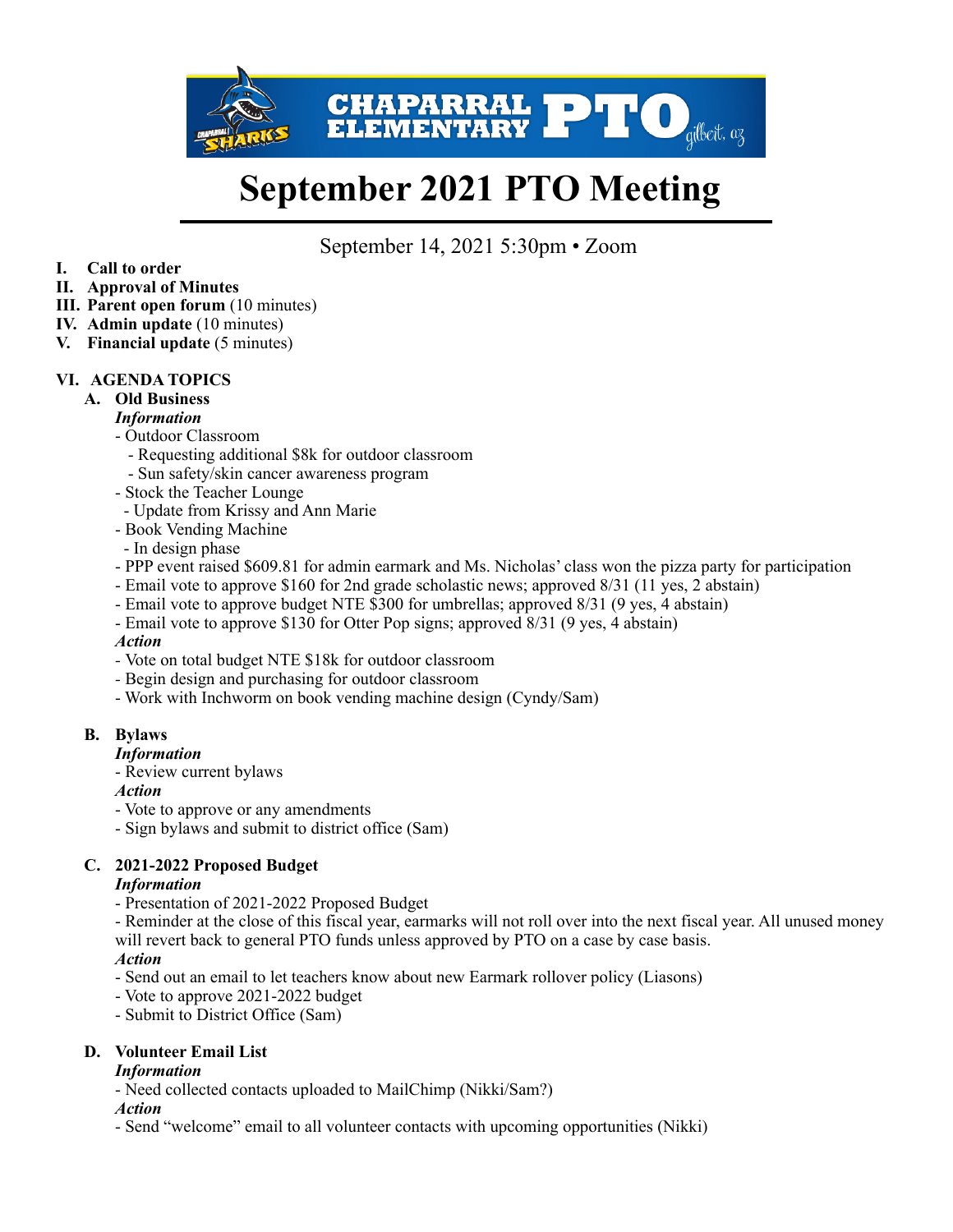# **E. Teacher Social Committee Earmark**

# *Information*

- Request for PTO to create an earmark and manage their account balance. Currently kept in a safe on property. - 10% of vending machine sales goes to this committee; PTO will not be putting any funds into the earmark

# *Action*

- Vote to approve Teacher Social Committee earmark
- Submit a W9 for vending machine sales

# **F. Fundraising Chair update (Laura)**

# *Information*

- Presentation of fundraising events and opportunities for Q1
- Events allowed before and after school, if optional outdoor encouraged

# *Action*

- Select dates and planning committees for events as needed.

# **G. Super Shark #1 - September 17**

# *Information*

- T-Shirts ordered with enough for next Super Shark as to reduce cost by \$1 per shirt

# *Action*

- Pick up shirts from the front office, fold/roll shirts, label with students name and teachers name, deliver to front office by September 13th (Krissy and Ann Marie)

# **H. Otter Pops - 10am-1:30pm**

# *Information*

- We have plenty of otter pops for the next several
- 8/25 made \$426.73 for cross-cat earmark, 9/8 made \$414.60 for Kindergarten earmark
- 9/22 need 1 volunteer for PM shift
- 10/13 need 1 volunteer for each shift

# *Actions*

- Purchase more Otter Pops before they "go out of season" (Jill/Sam)
- Sign up for Otter Pop time slots as available

# **I. T-Shirt Design Contest - September 15-24**

# *Information*

- Contest for students to design the next Sharks Spirit shirt
- Submissions due 9/24, winners announced 10/11, shirts released for sale 10/22 at Grandparents Breakfast
- Winners: 1st free shirt & \$30 to Shark Store, 2nd \$30 to Shark Store, 3rd \$15 to Shark Store

# *Actions*

- Promote for this school year on social media, e-alert, and flyers (Sam)
- Create store code and gift certificates for winner (Sam)

#### **J. Fall Appreciation Lunch - September 23**  *Information*

- Status update from Krissy and Ann Marie
- Food
	- Who is providing
	- Delivery or pick up (ready for teachers by 10:15)
- Parent Donation Sign Up
- Volunteers needed:
	- 3 decorating (9-10), 1 food pick up/set up (9:45), 1 clean up (4pm)

# *Actions*

- Confirm volunteers during meeting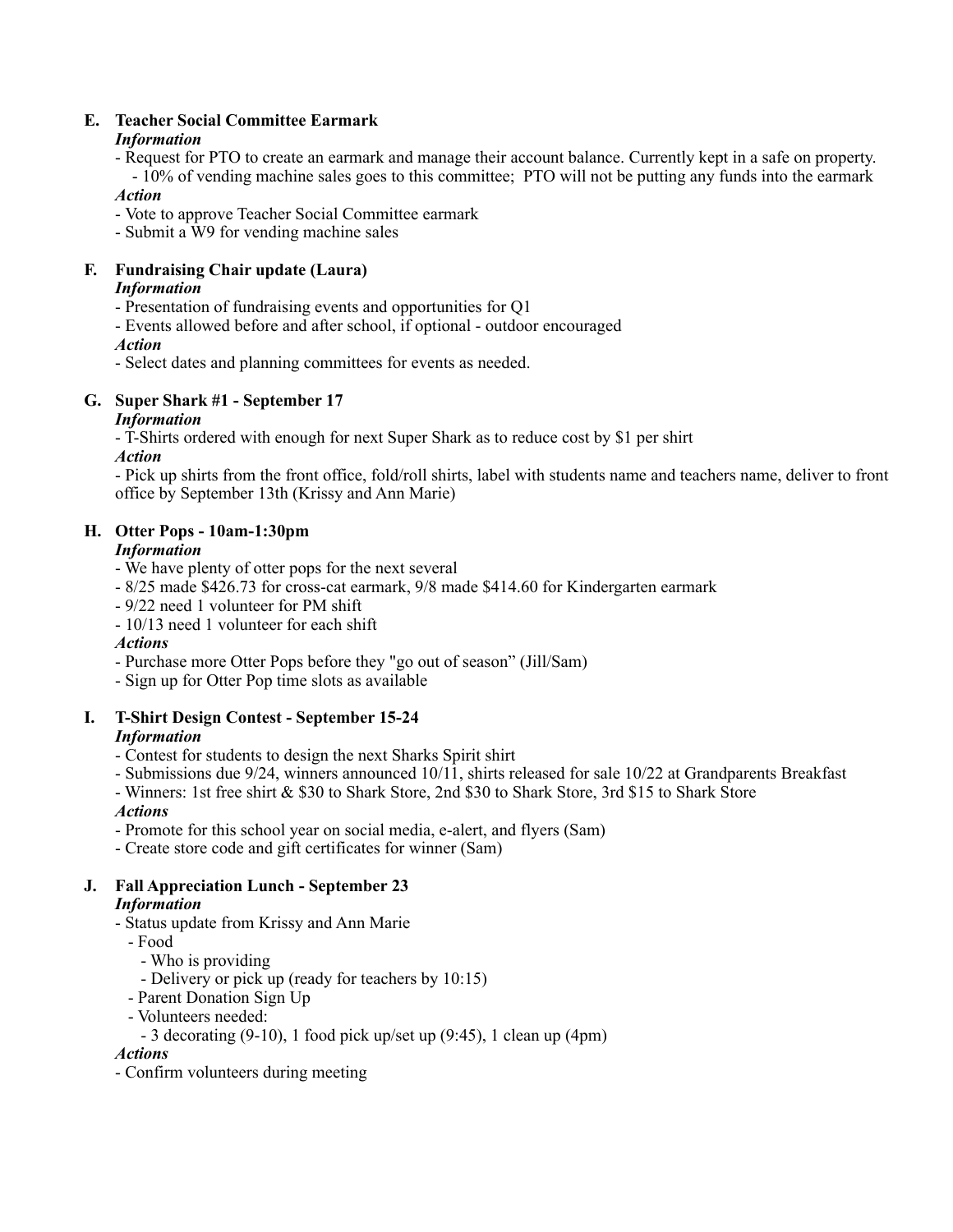#### **K. Grandparent's Breakfast - October 22**  *Information*

- Bagels, fruit, juice, milk, and coffee
- Get quote from Sam at Chartwells
- Volunteers needed:
	- 10/21 3:00-4:00pm: 4 setup/decor
- 10/22 6:30-8:15am: 3 door greeters, 4 shark store, 3 food table greeters, 2 photo booth *Action*
- Secure food and beverage (Krissy and Ann Marie)
- Create flyer previous version/template in Canva template doc (Krissy and Ann Marie)
- Create send volunteer signup to parents by 9/20 (Nikki)
- Start email and social media promotions by 9/20 (Sam)
- Copy and send flyers home by 10/13 (Krissy and Ann Marie)

#### **L. Fall Spectacular - November 19 (Abby)**  *Information*

- Bingo with prize baskets (2 per grade level)
- Carnival games (7 created by PTO and run by teachers via signup)
- DJ (Ron Howard is reserved)
- Hayrides (\$850 for 3 hours) / Petting Zoo (\$200/hour)
- Photo booth by Williams Field High School
- Vendor Booths (\$25 per vendor)
- 50/50 raffle?
- Ceiling tile painting
- Food Trucks: Kona, Sodalicious, Coffee Truck …
- STUGO/Robotics selling pizza and cotton candy?

#### *Action*

- Create parent planning committee, set a meeting by 9/22 (Abby)
- Submit facilities request to Norma (Abby/Sam)

# **M. Ceiling Tile Sales**

#### *Information*

- Parents have still not submitted designs from purchases last year
- Host paint area/booth at Fall Festival

#### *Actions*

- Follow up with parents who purchased and have not submitted (Laura)
- Promote for this school year on social media, e-alert, and flyers (Sam)

# **N. Shark Store**

#### *Information*

- Socks

- Samples received
- Can do a one time sale with direct orders to the company, or purchase stock and sell on our own. - \$5 each, sell for \$8 each; sizes kindergarten to adult
- Shark Buttons
- Created by a 6th grade CHP student
- Consider purchasing from her and selling on line and/or giving her a vendor booth at Fall Festival.

#### *Actions*

- Vote to approve adding socks to Shark Store
- Vote to approve button sales on website
- Vote to approve giving a complimentary booth to sell at Fall Festival

# **O. Staff/PTO Shirts**

#### *Actions*

- Board members, please pick up your shirts from the Front Desk this week